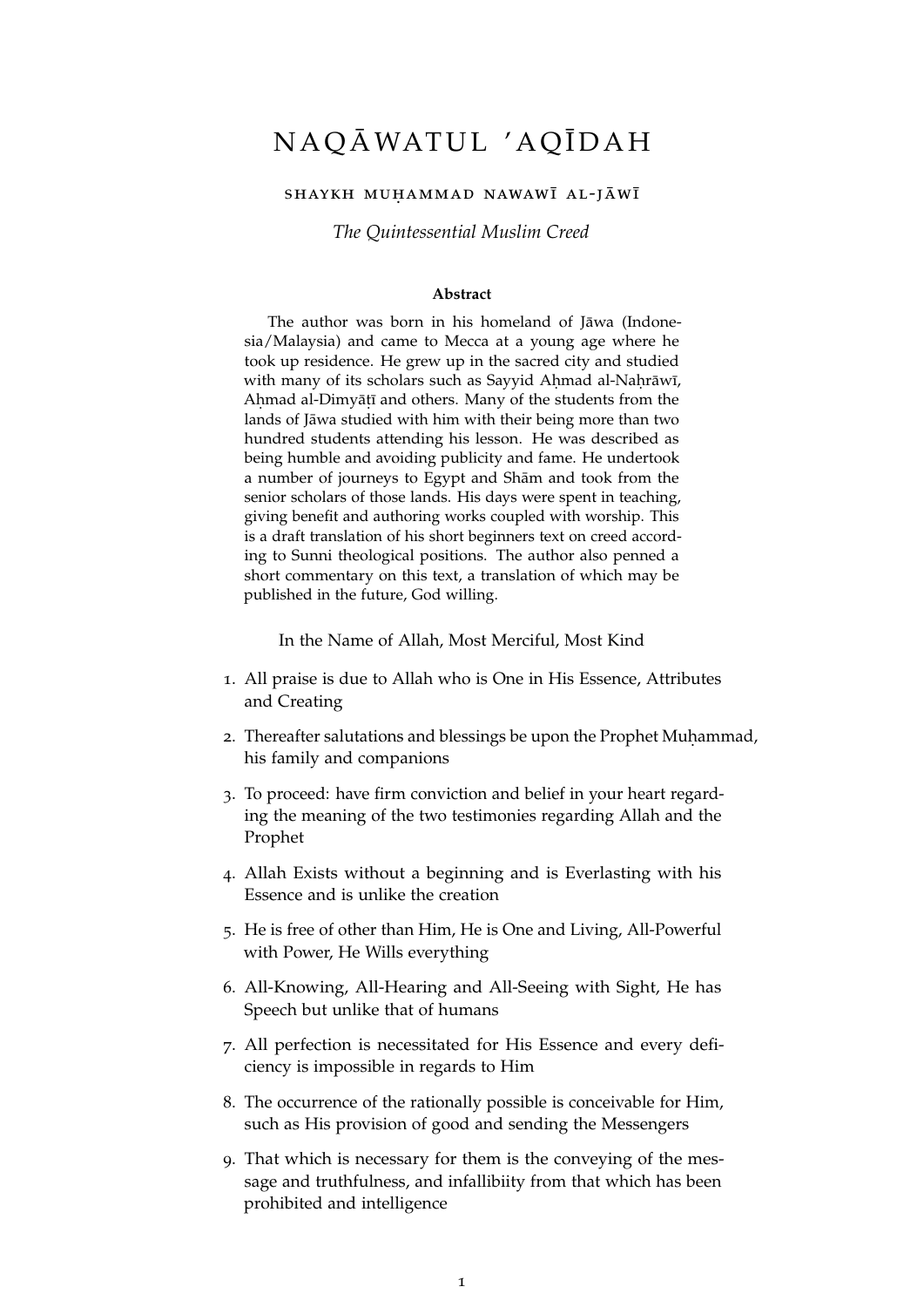- 10. Negated are the opposite such as any defective trait, other than these are possible such as eating and marriage
- 11. It is incumbent on us to believe in the Messengers, the Prophets, the divinely revealed books and recording angels
- 12. The sending forth, the pool, taking to account, the weighing of actions, the bridge and the book
- 13. The Throne, Footstool and intercession, the tablet, pen, *barzakh* and its pleasures
- 14. Its punishment, paradise and hellfire, the maidens, palaces and servants
- 15. It is incumbent on us to believe in Qada' and Qadr whether it ¯ brings benefit or harm
- 16. Then believe that the creations actions are created by Allah so do not divert away from this
- 17. The vision of God and the night journey of the Prophet, the innocence of 'Ai'shah from lies
- 18. The best of creation is Muhammad with whom the Messengers were completed and was sent to everyone
- 19. Then know twenty five of them and they are:
- 20. Adam, Idrīs, Nūḥ, Ḥūd Ṣāliḥ, Ibrāhīm, Lūṭ
- 21. Ishāq, Ismā'il, Ya'qūb Yūsūf, Ayyūb, Shu'ayb, Mūsā
- 22. Hārūn, al-Yasa', Dhul-Kifl Dāwūd, his son Sulaimān
- 23. Ilyās, Yūnus, Zakariyyā, Yaḥyā 'Īsā, Muḥammad upon him be peace
- 24. They are all from the All-Merciful until the last day
- 25. Then know with certainty the ten, Jibrīl, Mīkā'il the apportioner of provision
- 26. In the tablet, Isrāfīl, 'Izrā'īl, Ridwān, Mālik, Raqīb
- 27. 'Atīd, Munkar, Nakīr before them both, Romān, Nākūr it is said with them both
- 28. Know the scrolls of Mūsā, Ibrāhīm likewise the Torah, Injīl and Zabūr
- 29. The Qurān then other than them generally
- 30. Know both the lineage of the Prophet and his physical form, his children, Qāsim, Zaynab came
- 31. Rugayyah and then followed Fātimah, Umm Kulthūm and 'Abdullah then
- 32. Ibrāhīm from Māriyah